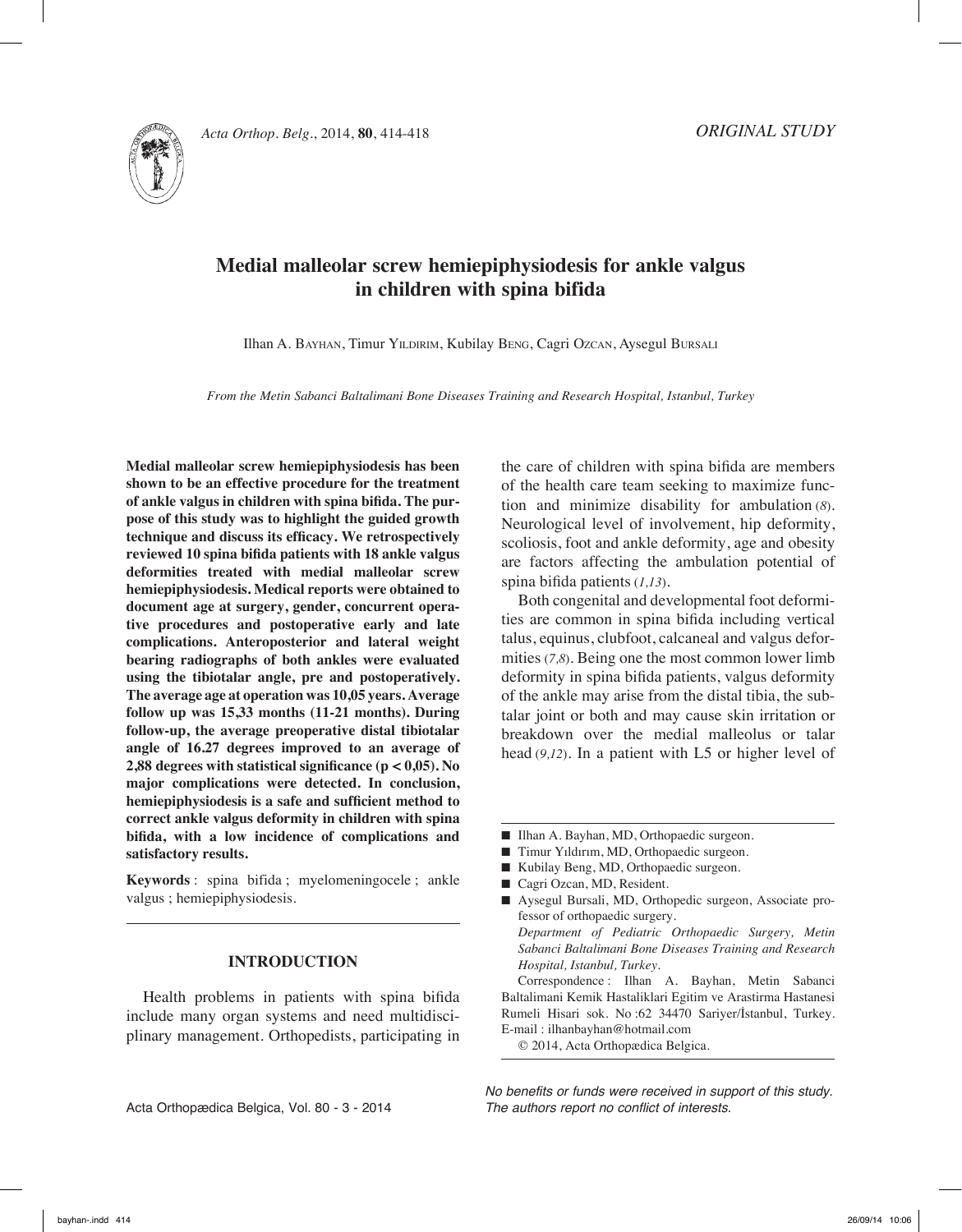involvement, the significant soleus weakness can lead to a decrease in the downward pull of the fibula during stance phase of the gait cycle, which may alter the distribution of the forces around the distal tibial physis to cause the ankle valgus deformity (*4*).

The goal of the treatment is to achieve a plantigrade, mobile and functional foot that is efficient for ambulation with or without bracing.

Two common surgical options for the management of the distal tibial valgus deformity are distal tibial and fibular osteotomy and medial malleolar hemiepiphysiodesis (*8*). For various conditions medial malleolar screw epiphysiodesis has been shown to be an effective procedure for the treatment of ankle valgus in children (*5,14,15*). The purpose of this study is to highlight the technique of using guided growth with screw hemiepiphysiodesis and discuss its efficacy especially in patients with spina bifida.

#### **MATERIALS and METHODS**

A retrospective review of operative logs from January 1, 2008 to November 1 2011 was undertaken to identify all spina bifida patients who underwent distal tibial medial hemiepiphysiodesis for ankle valgus deformity. The general indication of distal tibial medial hemiepiphysiodesis for low lumbar or sacral spina bifida cases was ankle valgus deformity over 10 degrees, having difficulty to wear a brace and at least 1 year of growth remaining (*2,14*). Medical records were reviewed to document the following : patient age at surgery, gender, underlying diagnosis, date at surgery, concurrent operative procedures, and postoperative early and late complications.

During the study period, a total of 38 ankles were treated with medial malleolar hemiepiphysiodesis with various underlying diagnoses. Out of this group, 18 ankles in 10 patients were included to this study with ankle valgus deformity according to spina bifida.

#### **Operative Technique**

Surgery was applied as described in previous studies (*13,14*). Under general anesthesia,the child placed in supine position, a 2 to 3 mm incision was made at the tip of medial malleolus. Under image intensification, a guide wire was sent across the physis. Care was taken to send the wire close and parallel to the medial cortex on the AP view and in the middle of the physis on the lateral view. The guide pin was then overdrilled beyond the physis for 10 mm and a 4.5 mm fully threaded cannulated screw (TST, Pendik, ISTANBUL) was placed.

Patients were allowed to bear weight immediately after surgery but brace wearing was not allowed until wound healing was observed to avoid skin irritation.

#### **Radiographic Analysis**

Anteroposterior and lateral weight bearing radiographs of both ankles were obtained before surgery and during follow-ups. The tibiotalar angle was identified as the 90° angle between the diaphyseal tibial axis and the tangential line to the talar dome and measured to evaluate the distal tibial valgus improvement (*11*).

#### **Statistical Analysis**

Statistical analysis was performed using Microsoft Excel 2010 (Redmond, WA) and SPSS version 20 (Armonk, NY). Continuous variables were compared using the Student t test. Statistical significance was set at  $p < 0.05$ .

#### **RESULTS**

In this study, retrospectively, we evaluated 10 children (18 ankles), with ankle valgus deformity due to low lumbar or sacral spina bifida, treated with medial malleolar screw epiphysiodesis (Table I). There were 6 female and 4 male patients. 8 patients were bilateral. Average age at the time of surgery was 10.05 years (8-14 years). One patient had bilateral anterior knee hemiepiphysiodesis , 2 patients had hip containment surgery, one anterior tibial tendon to calcaneus transfer, one calcaneal lengthening and one patient had Achilles tenodesis as concurrent surgeries. There were no intraoperative complications. Neither early nor late postoperative complication related to infection was noted. Average follow- up time was 15.33 months (11- 21 months). During follow-up, the average preoperative distal tibiotalar angle of 16.27 degrees (10- 28 degrees), improved to an average of 2.88 degrees (0-7 degrees) which was statistically significant  $(p < 0.05$ , Table II). The average rate of correction was 0.87 degrees per month. No overcorrection into varus was detected in any of the patients (Fig. 1).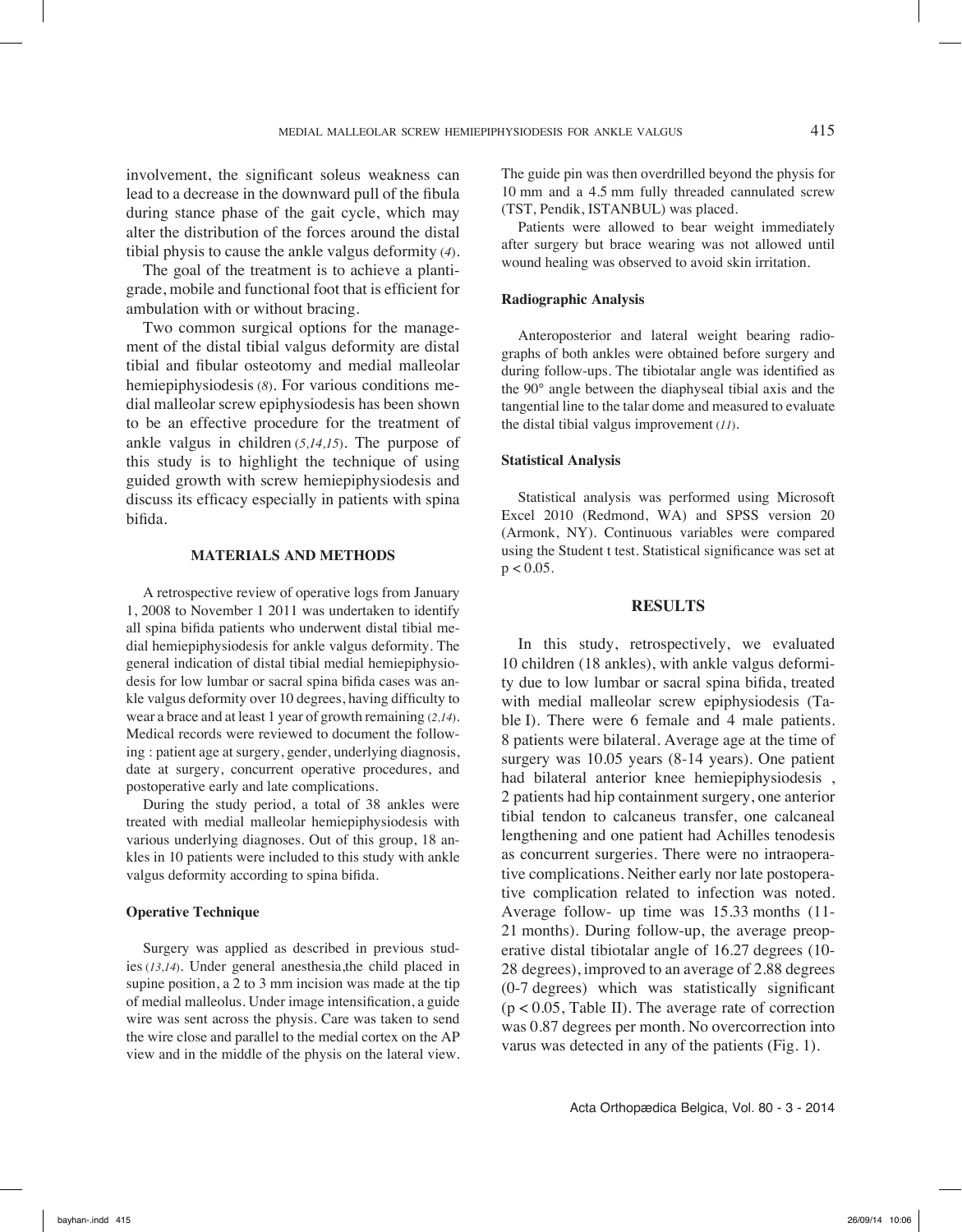| Patients       | Age at<br>Surgery | Gender | Side         | Preoperative<br>Tibiotalar<br>Angulation | Final Tibiotalar<br>Angulation | Follow-up<br>(month) | <b>Concurrent Surgery</b>    |
|----------------|-------------------|--------|--------------|------------------------------------------|--------------------------------|----------------------|------------------------------|
| $\mathbf{1}$   | 10                | Female | $\mathbb{R}$ | 25                                       | 5                              | 16                   | Ant. Knee Hemiepiph.         |
|                |                   |        | L            | 19                                       | 7                              | 16                   | Ant. Knee Hemiepiph.         |
| $\overline{2}$ | $8\,$             | Female | $\mathbb{R}$ | 13                                       | 5                              | 13                   |                              |
|                |                   |        | L            | 10                                       | 3                              | 13                   |                              |
| $\overline{3}$ | 13                | Male   | $\mathbb{R}$ | 15                                       | $\overline{0}$                 | 11                   | Calcaneal Lengthening        |
| $\overline{4}$ | 8                 | Female | $\mathbb{R}$ | 12                                       | $\boldsymbol{0}$               | 14                   |                              |
|                |                   |        | L            | 11                                       | 7                              | 14                   | <b>ATT Transfer</b>          |
| 5              | 14                | Male   | L            | 18                                       | $\tau$                         | 21                   |                              |
| 6              | 10                | Male   | $\mathbb{R}$ | 18                                       | 5                              | 16                   | Tenodesis of Achilles Tendon |
|                |                   |        | L            | 15                                       | 3                              | 16                   | Hip Surgery                  |
| $\overline{7}$ | 11                | Female | $\mathbb{R}$ | 14                                       | $\overline{0}$                 | 17                   | Hip Surgery                  |
|                |                   |        | L            | 14                                       | $\overline{0}$                 | 17                   |                              |
| 8              | 12                | Male   | $\mathbb{R}$ | 28                                       | $\overline{0}$                 | 16                   |                              |
|                |                   |        | L            | $22\,$                                   | $\boldsymbol{0}$               | 16                   |                              |
| 9              | $10\,$            | Female | $\mathbb{R}$ | 16                                       | $\mathbf{0}$                   | 13                   |                              |
|                |                   |        | L            | 14                                       | $\overline{2}$                 | 13                   |                              |
| $10\,$         | 8                 | Female | $\mathbb{R}$ | 14                                       | 3                              | 17                   |                              |
|                |                   |        | L            | 15                                       | 5                              | 17                   |                              |

Table I. — Patient Demographics

### **DISCUSSION**

Valgus deformity of the distal tibia can be related to the hindfoot, the ankle or to both. Care must be taken to determine the precise anatomical location of the deformity to prevent unsuccessful results (*13*).

For the flexible deformities, orthoses can be used to provide correction. With progression of the deformity, orthoses can cause pressure wounds and skin breakdown. Surgical correction is indicated in that situation for severe and rigid deformities (*13*).

There are two common surgical techniques described for the treatment of ankle valgus deformities, distal tibial osteotomies and hemiepiphysiodesis. Distal tibial osteotomies have a significant amount of complication risks (delayed healing, malunion, hardware problems and neurovascular compromise) that makes medial malleolar screw



*Fig. 1.* — 8 year old girl (a) preoperatively (b) after 12 months follow-up.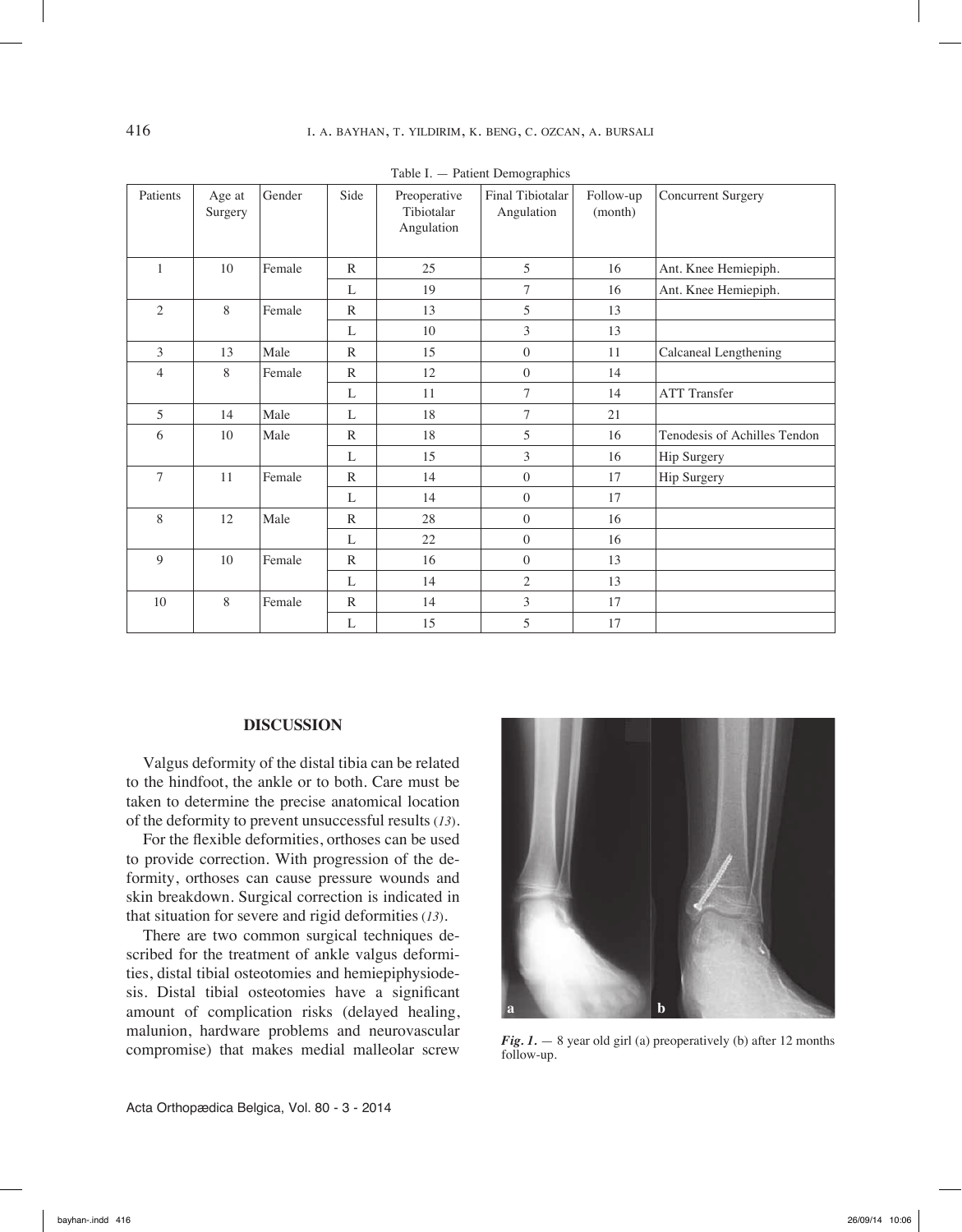|                                     | N  | Mean             | Minimum | Maximum | P value    |  |  |  |  |
|-------------------------------------|----|------------------|---------|---------|------------|--|--|--|--|
| Preoperative tibiotalar angulation  | 18 | $16.28 \pm 4.74$ |         | 28      | $< 0.001*$ |  |  |  |  |
| Postoperative tibiotalar angulation | 18 | $2.89 \pm 2.74$  |         |         |            |  |  |  |  |

Table II. — Descriptive Stastistics

\*Paired-Sample t test.

epiphysiodesis an attractive alternative treatment option (*2,3,5,14*). To our knowledge this is the only study that presents the results of medial malleolar screw hemiepiphysiodesis in the ankle valgus deformity for patients with spina bifida.

Correct screw placement is mandatory to achieve adequate correction. In the study of Davids *et al*, screw placement anywhere in the medial 25% of the tibial physis was shown to be effective. Also it was noted that on the sagittal plane, screw placement within the middle third of the physis would not alter the sagittal tibial tilt (*3*). In our study, also, sagittal alignment deterioration was not noted.

Infection is one of the major complications. For transmalleolar screws, in the literature,an overall of 2% to 3.4% infection rate was reported (*3,14,15*). To reduce the infection rate, Stevens *et al* proposed to apply a weight-bearing cast for 2-3 weeks after surgery (*15*). No infections were seen in our series which could possibly hinder the use of orthoses before adequate wound healing.

In previous reports the overall correction of the tibiotalar angle was between 9.7 and 12.4 degrees, which was similar to our study with 13.4 degrees of overall correction or 0.87 degrees per month (*3,14,15*).

The degree of correction is directly dependent upon the growth potential of the distal tibia. There is a risk of undercorrection if epiphysiodesis is performed in a patient with a low growth potential and vice versa. In the series of Davids *et al* screws were removed in 5 ankles of three children, due to achievement of adequate correction, which led to recurrence in all cases and two ankles required a placement of a second screw. They concluded that this technique might be applied to younger children and when correction of malalignment has been achieved before skeletal maturity, screw removal should be delayed until some degree of overcorrection is present (*3*). In our series, screw removal related to overcorrection was not reported.

With transphyseal screws hardware removal can be challenging. The other implant that can be used for hemiepiphysiodesis are tension band plates (*5,15*). In the study of Stevens *et al* the extra periosteal tension band provided a similar rate of correction as tranphyseal screws (*15*). Driscoll *et al* compared medial malleolar transphyseal screws with tension band plates and showed a faster rate of correction in the screw group however they could not find statistical significance (*5*).

The results of this study indicate that the medial malleolar hemiepiphysiodesis is a safe and sufficient method to correct ankle valgus deformity in children with spina bifida, with a low incidence of complications and satisfactory results.

#### **REFERENCES**

- **1. Asher M, Olson J.** Factors affecting the ambulatory status of patients with spina bifida cystica*. J Bone Joint Surg Am* 1983 Mar ; 65 (3) : 350-356.
- **2. Beals RK, Shea M.** Correlation of chronological age and bone age with the correction of ankle valgus by surface epiphysiodesis of the distal medial tibial physis. *J Pediatr Orthop B* 2005 Nov ; 14 (6) : 436-438.
- **3. Davids JR, Valadie AL, Ferguson RL, Bray EW 3rd, Allen BL Jr.** Surgical management of ankle valgus in children : use of a transphyseal medial malleolar screw. *J Pediatr Orthop* 1997 Jan-Feb ; 17 (1) : 3-8.
- **4. Dias LS**. Valgus deformity of the ankle joint : pathogenesis of fibular shortening. *J Pediatr Orthop* 1985 Mar-Apr ; 5 (2) : 176-180.
- **5. Driscoll MD, Linton J, Sullivan E, Scott A.** Medial Malleolar Screw Versus Tension-band Plate Hemiepiphysiodesis for Ankle Valgus in the Skeletally Immature. *J Pediatr Orthop* 2013 Oct 29. (Ahead of print).
- **6. Driscoll M, Linton J, Sullivan E, Scott A**. Correction and recurrence of ankle valgus in skeletally immature patients with multiple hereditary exostoses. *Foot Ankle Int* 2013 Sep : 34 (9) : 1267-1273.
- **7. Frawley PA, Broughton NS, Menelaus MB.** Incidence and type of hindfoot deformities in patients with low-level spina bifida*. J Pediatr Orthop* 1998 May-Jun ; 18 (3) : 312- 313.